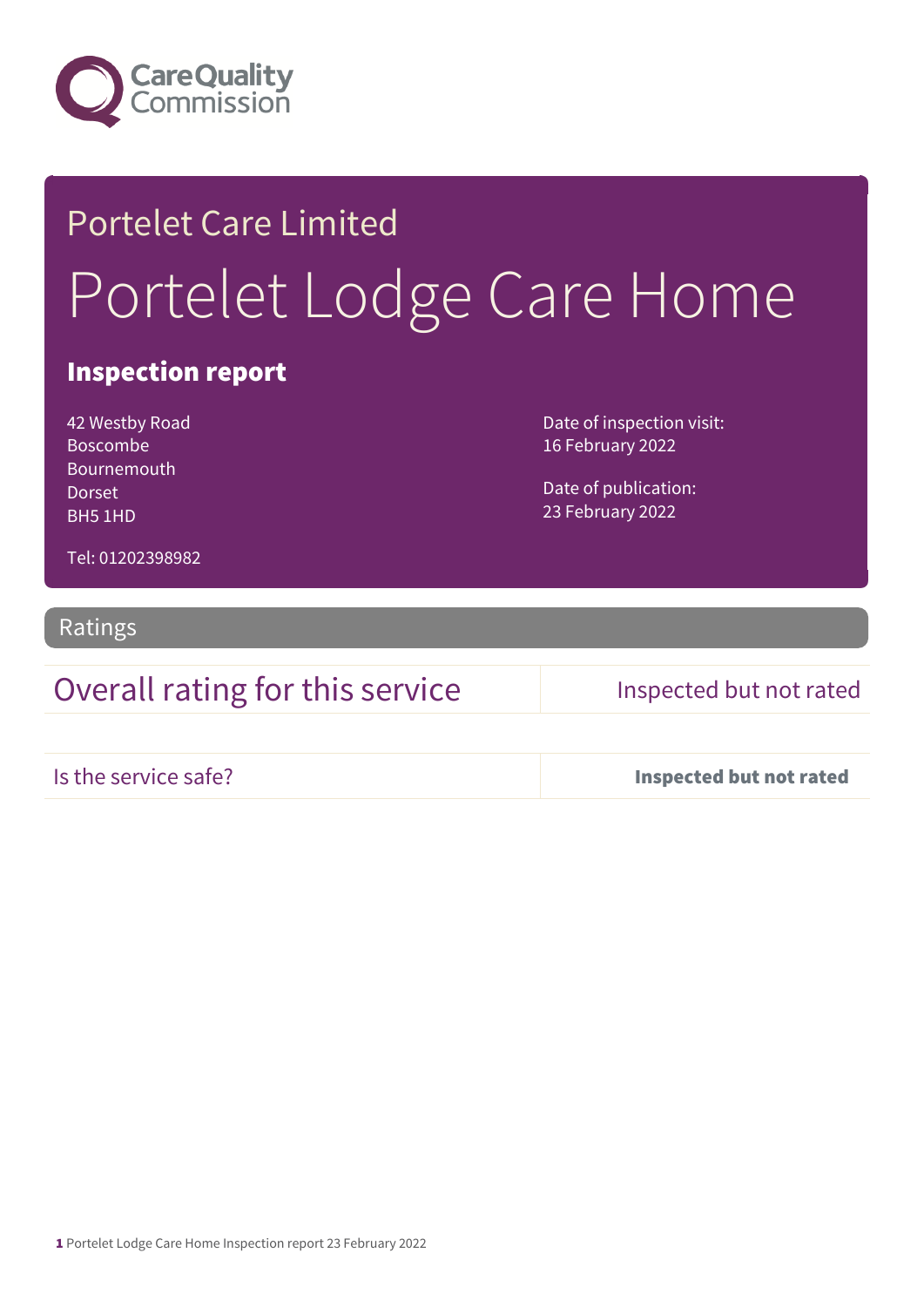## Summary of findings

### Overall summary

Portelet Lodge Care Home is an adapted property in a residential area of Bournemouth. Registered for up to 23 people, there were 22 people living at the home, some of whom were living with dementia. The home was accessed over three floors via stairs or a lift.

We found the following examples of good practice.

Safe practices were in place for welcoming visitors to the home. These included rapid COVID-19 testing, personal protective equipment (PPE), temperature, health checks and hand hygiene. Vaccination status was checked for all visiting professionals and records of staff vaccinations were maintained. Staff testing for COVID-19 was at the frequency in line with government guidance and a process was in place for monitoring.

People told us they happy and felt safe living at Portelet Lodge Care Home. We spoke with people informally as we walked through the home. Kind and caring interactions between staff and people were noted. The manager, deputy manager and staff at the home had worked hard to keep people safe. Policies and procedures within the home were robust and ongoing monitoring meant that the home worked safely and within good practice and government guidelines.

Supplies of PPE were in good supply, stock checks maintained, and we observed staff wearing this correctly. Staff had training in infection prevention and control and were shown how to put on and take off PPE correctly. The home was a good standard of cleanliness. Emergency planning procedures in place meant that the home could operate under pressures such as an outbreak or staff shortages. Domestic staff worked hard to keep all areas of the home clean and tidy including high touch points and deep cleaning, weekly.

People were supported to maintain contact with their loved ones during the COVID-19 pandemic. Visiting restrictions changed and the home adapted its policies, practices and communicated to people and their relatives. Risk assessments were completed for all aspects of care and support including additional risks related to COVID-19. The manager told us they had a good working relationship with external health and medical practitioners, this included regular checks of the medical needs.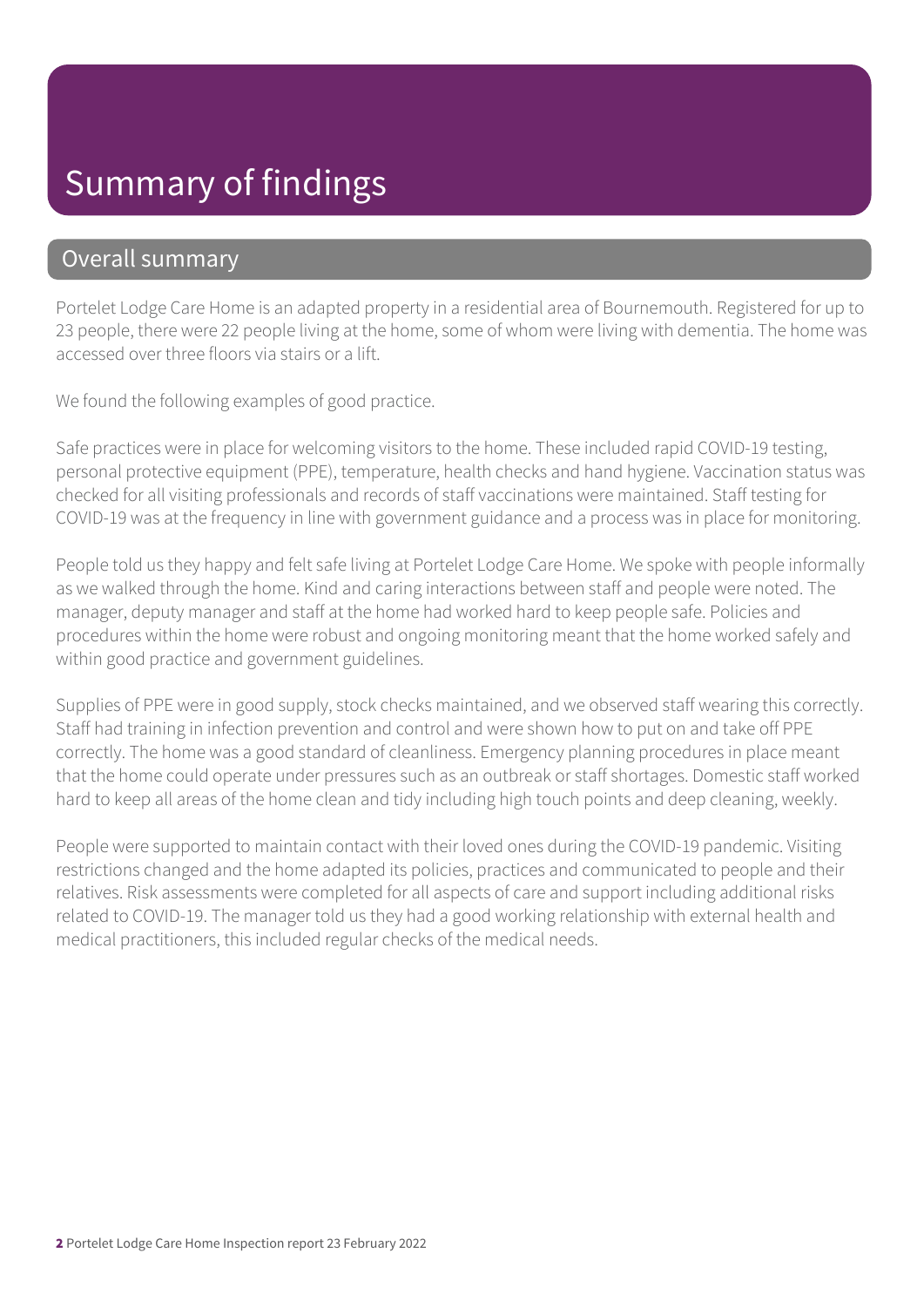### The five questions we ask about services and what we found

We always ask the following five questions of services.

Further information is in the detailed findings below.

Is the service safe? Inspected but not rated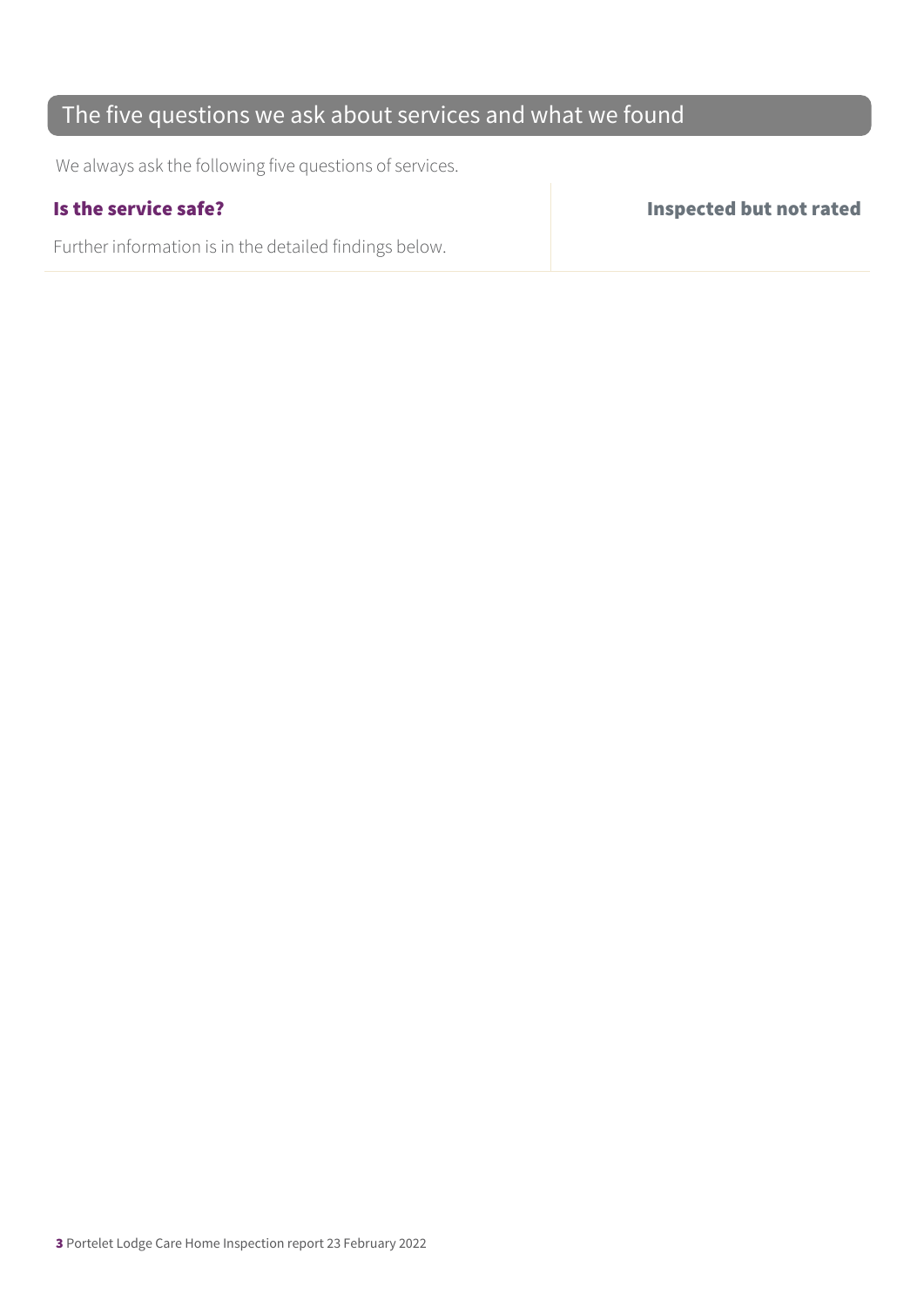

# Portelet Lodge Care Home Detailed findings

## Background to this inspection

We carried out this inspection under Section 60 of the Health and Social Care Act 2008 as part of our regulatory functions. This inspection was planned to check whether the provider is meeting the legal requirements and regulations associated with the Health and Social Care Act 2008.

As part of CQC's response to the COVID-19 pandemic we are looking at how services manage infection control and visiting arrangements. This was a targeted inspection looking at the infection prevention and control measures the provider had in place. We also asked the provider about any staffing pressures the service was experiencing and whether this was having an impact on the service.

This inspection took place on 16 February 2022 and was announced.